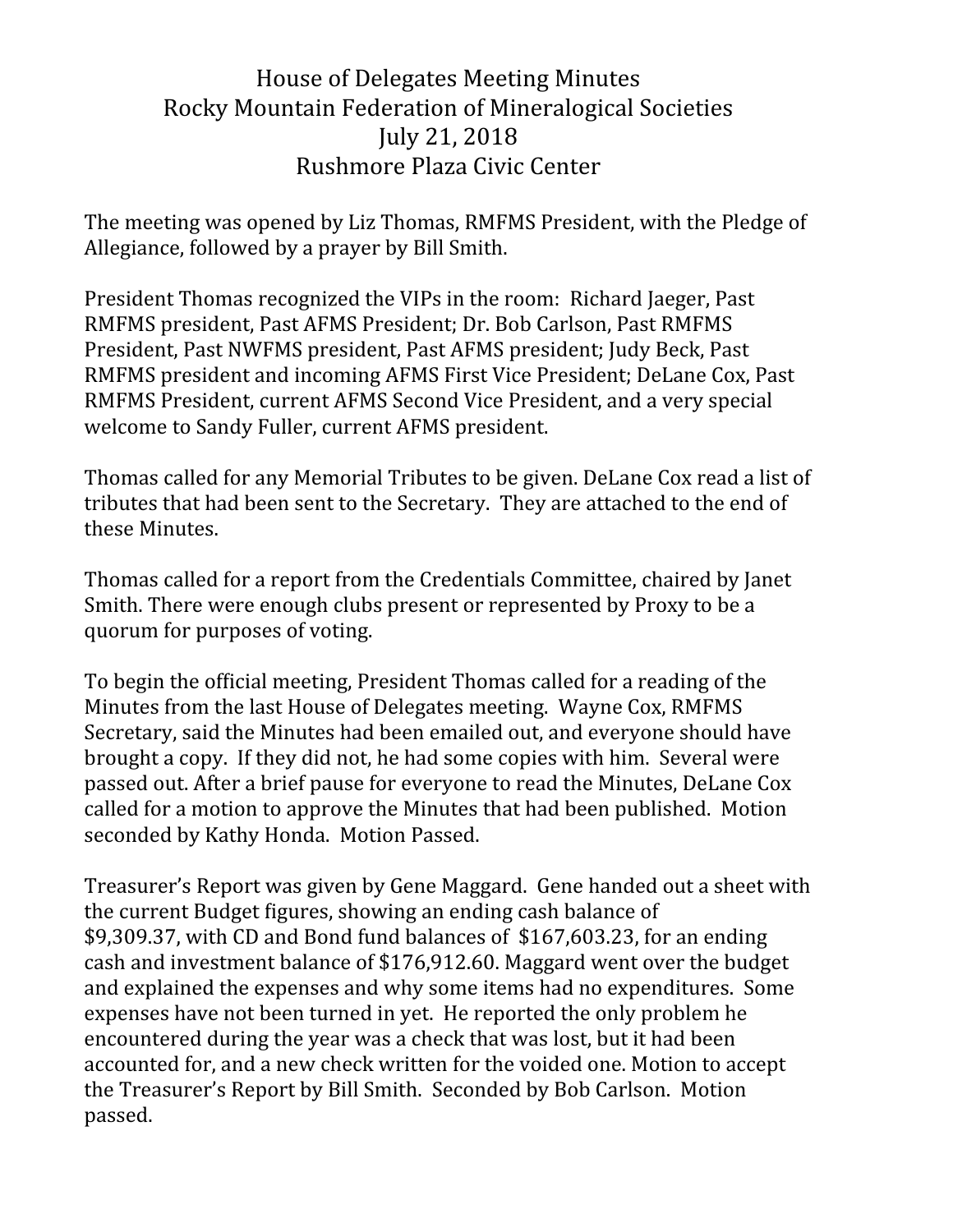### Officers Reports

President, Treasurer, Secretary and Past President had reports in the Annual Report. Historian Cinda Kunkler passed out her report (included at the end of the Minutes). Vice President had no report.

#### State Director Reports

Colorado State Director Kathy Honda said she did not have a report in the Annual Report, but she said the seven clubs around Denver were having a difficult time putting the September Denver Show together, primarily because there are so many shows that the attendance is going down. And, the clubs are having difficulty getting people to work the Show.

Oklahoma/Arkansas did not have a report in the Annual Report. All other State Directors had a report in the Annual Report packet.

### Committee Reports

- All American Club Contest reported on submission this year. It went to the American Federation since that Convention was before this one, and it took a First Place Award there. An award will be made at the Awards Banquet tonight. DeLane Cox urged all clubs to make up their scrapbook of events and, following the American Federation Guidelines, submit it to her for this year, and she will submit it to the American Federation. However, she noted the AmFed Convention is in March, so all contest deadlines are early this year.
- Boundaries reported a problem with the RMFMS and California Federation over an Out-of-boundaries Club that left California and joined the RMFMS, and that Club now wants to host an annual Convention. California will not give permission for that to happen. The problem may be taken up at the AmFed meeting next March.
- The RMFMS Editor was not at the meeting, but Liz Thomas said she was doing an excellent job. All Committee Chairs should try to get articles with information in the Newsletter. And all Contest Chairs need to get their rules and entry requirement in the newsletter very soon.
- Finance Committee did their financial review in March, and their report is in the Annual Report.
- Insurance Chair Gene Maggard said the company was doing well, and there was no increase in insurance for next year.
- Lapidary Technical Chair Bill Smith said he received a few requests this year, mostly for him to do demonstrations of his butterfly cab technique. He also asked to be replaced for next year.
- Long Range Planning Committee Judy Beck said they had a few proposals that were included in the Annual Report. The first one was from the ad hoc committee from last year to review a proposal to reimburse the Executive Committee for travel to the Conventions. This proposal was reviewed in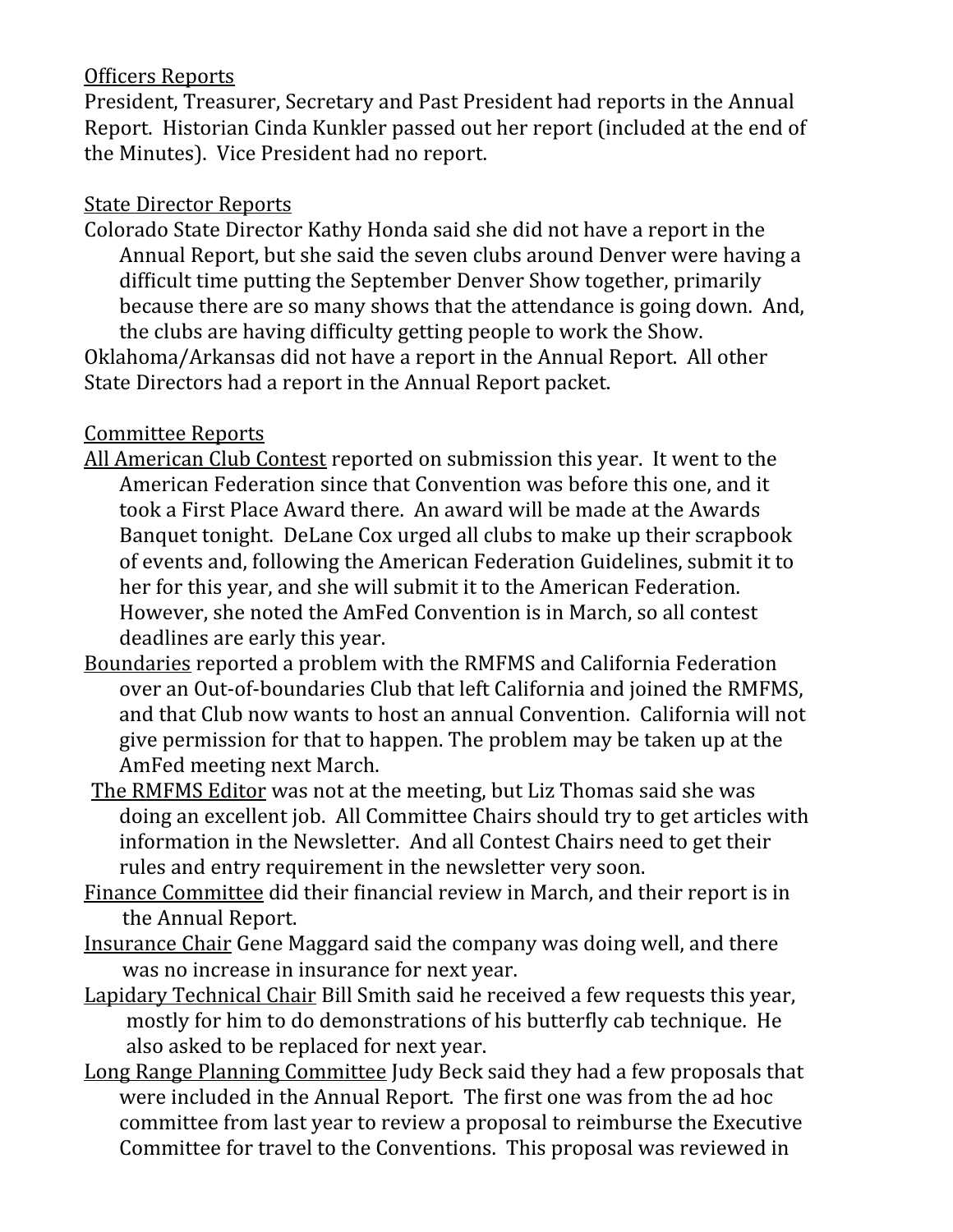the Executive Committee meeting, and they came up with a new addition to the Treasurer's OP #4, as follows:

 "The RMFMS will reimburse individual members of the RMFMS Executive Committee who are in attendance at the Annual RMFMS Convention, and attend both the Executive Committee Meeting and the House of Delegates meeting, and who requests reimbursement. Reimbursement will be based on one-way distance of the shortest route mileage as determined by an internet mileage calculator using the ZIP Code of the Executive Committee Member's home, and the ZIP Code of the current Convention site. Individual travel reimbursement will be calculated as follows: (one-way travel distance x current IRS Standard Business Mileage rate x 50 percent)."

 Following a lengthy discussion in the Executive Committee, the EC suggested the House of Delegates pass this proposal as an addition to an OP. Motion was made to accept the proposal. Motion was seconded, and motion approved.

 Judy Beck then said there were several other proposals in the Annual Report, which she grouped under "housekeeping jobs" because they were mostly minor changes. The EC suggested they all be approved. Motion was made to accept all of the changes. Motion seconded. Motion approved.

- Permanent Address Chair Bob Carlson said he had submitted the revised Articles of Incorporation, which the RMFMS House of Delegates had approved, to the proper authorities in New Mexico, and they were accepted.
- Programs Library Chair Gene Maggard said he had sent out eight program rentals in the past year. He reminded all clubs that there are some really good programs in these files, and the cost of \$4 is very reasonable to rent them. He needs two weeks notice to get them into the mail to a club, so get him your request early.
- Scholarship Chair Richard Jaeger announced the recipient of the Scholarship Honoree Award, but that gentleman could not be at the program tonight to accept the award. Richard said he would have the biographical information about the two scholarship recipients in the newsletter.
- President Thomas announced she is looking for a person to take over the RMFMS Website. Jim McGarvey, who has done an excellent job with the website for several years, has asked to be replaced. He is having some health problems and cannot do all that he would like to do. She asked everyone to look for someone who could do the website for us.
- Website Contest Chair Jennifer Gerring said she had received only a few entries for the contest this year. She said they had been judged by another Federation, and the AFMS awards were given at the AFMS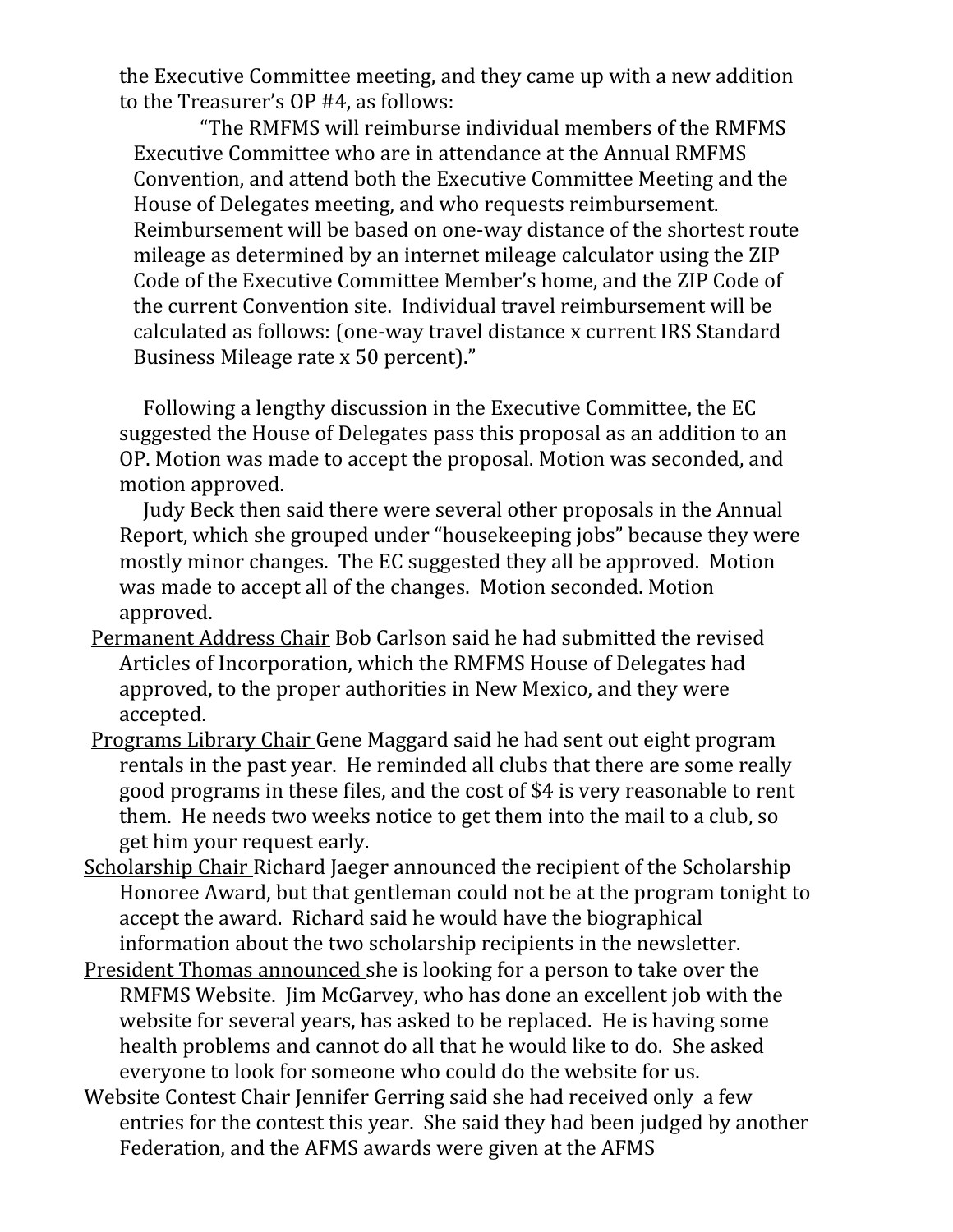Editors/Webmaster's breakfast in April. She had the RMFMS Awards to hand out at our Awards Banquet.

## **Business**

Future RMFMS Conventions: President Thomas brought before the Delegates a proposal from the Southern Nevada Gems & Mineral Society to host the 2019 RMFMS Convention with their Show in Nevada. However, she said the request from RMFMS to the California Federation for permission for the club, that is actually IN California Federation territory, was met with stiff negativity, and they refused to grant permission. The major problem revolves around an unsettled claim California holds against the SNGMS when they decided to join RMFMS. Thomas said there had been extensive discussion at the Executive Committee meeting, and they offered two choices: one, hold the Show without CFMS permission, thus going against AFMS rules, or two, get another club to host the 2019 Convention. Following more discussions, motion was made by Bill Smith to hold the 2019 Convention in Nevada, and was seconded by Bob Carlson. Motion passed.

President Thomas said she had received a proposal from the Wasatch Gem Society in Sandy, Utah, that they host the 2021 RMFMS Annual Convention. This will also be the year the RMFMS hosts the American Federation Annual Meeting. Following short discussion motion was made by Bill Smith to accept the proposal, and was seconded by Tom Burchard. Motion passed.

Election of Officers: The next item of business was the election of officers for the 2018-2019 year. Richard Jaeger, chair of the Nominating committee, read the proposed slate of officers, as follows:

President –Liz Thomas Vice President – Bob Regner Secretary – Wayne Cox Treasurer – Gene Maggard Historian – Cinda Kunkler State Directors: Katherine Honda New Mexico/Texas – Bob Carlson Oklahoma/Arkansas – Cecilia Evans Utah – Tom Burchard Wyoming – Stan Strike

Motion made by Mike Nelson to accept the Nomination Committee's selections. Motion was seconded by Bill Smith. Motion Passed.

A Resolution was made thanking the Western Dakota Gem & Mineral Society for hosting the Show and Convention.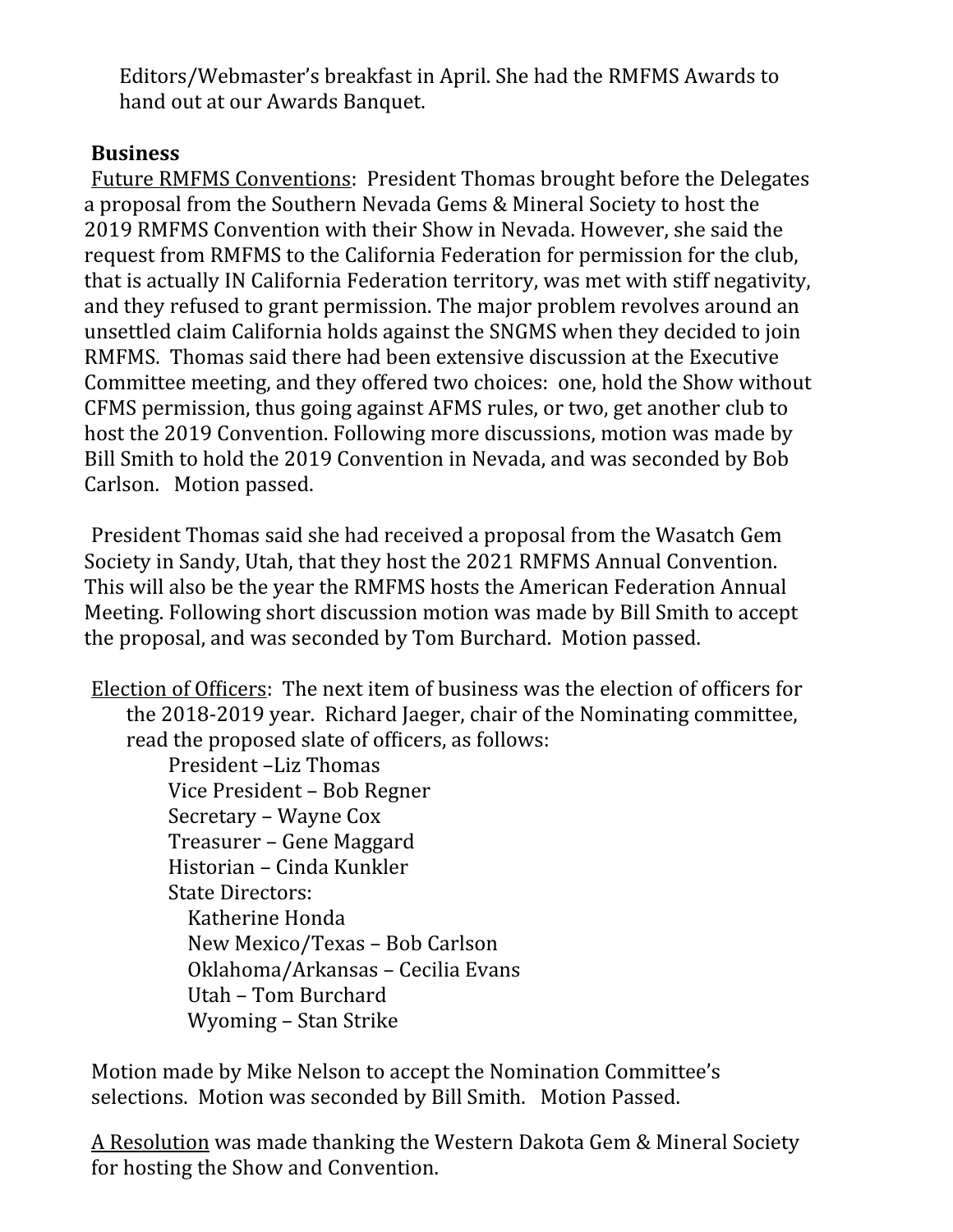A Resolution was made thanking the AFMS President, Sandy Fuller, for her attendance at our Annual Convention.

President Thomas reminded everyone that the Awards Banquet would be held just around the corner that night, with a cash bar one hour before the dinner.

Motion to Adjourn was made. Motion Seconded, Motion Passed.

Respectfully Submitted, Wayne Cox RMFMS Secretary

Note: There were several people present who had reports in the Annual Report, and there was no discussion about their report.

Addendum:

Two important matters were sent out to the Executive Committee for votes after the Annual Convention.

The first involved the vote to hold our 2019 convention in Nevada. Because of strong opposition from the American Federation, a vote was sent out whether the Committee wanted to over-turn the House of Delegates vote and get another club to host the Convention. The vote was in favor of getting another Club. To host the 2019 Convention.

The second vote was on the proposal from the Prescott Gem & Mineral Society of Prescott, Arizona, to host the RMFMS 2019 Convention in Prescott on August 2-4, 2019. They presented information available about the location and the Show they have. The Secretary sent out a notice for a vote, and it was unanimously accepted. Therefore the RMFMS 2019 Convention will be hosted in association with the Prescott Gem & Mineral Society Show in 2019.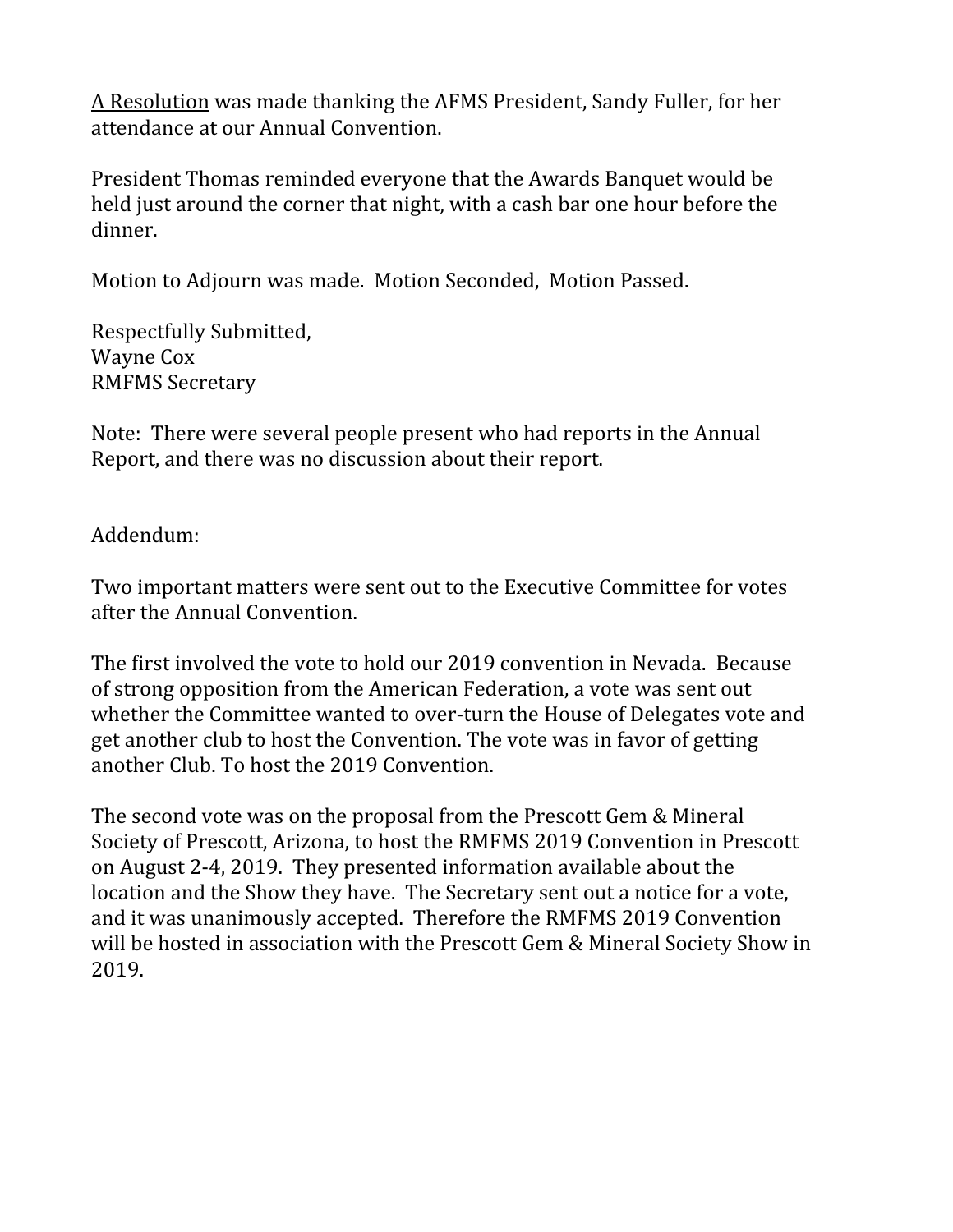### **RMFMS Memorial Lists from Clubs:**

- 1. 59ers Rock Club, Cody, Wyoming, lost two members; Ron Bice Walter Nelson (Charter member from 1959 club origin)
- 2. Sublette County Rockhounds, Big Piney, Wyoming. Lost 3 members; Ernie Reynolds Joe Streeter Jase Jacobson

3. Grand Junction Gem & Mineral Club, Grand Junction, Colorado. Lost 5 members;

Leonard Lage Earl Vitus Bud Foy Donald Bush Earl Monte McFry

4, Tucson Gem & Mineral Society, Tucson, Arizona, lost:

 Dan Caudle – Founder of the Tucson Gem & Mineral Society, who organized the first Tucson Gem & Mineral Show, and was a Past President of the RMFMS and AFMS.

5. Apache Junction Rock and Gem Club, Apache Junction, Arizona, lost two long-time members:

 Armand "Sonny" Colapreto Gerard "Jerry" Gervais

- \*6. Littleton Gem & Mineral Club, Littleton, Colorado Jim Hurlbut, long-time member, past president of the RMFMS
- \*7. Wichita Gem & Mineral Club, Wichita, Kansas, lost 5 members: Ruth Weishaar Jim Berrends Quentin Askey Marvaline Ray Deborah Lancaster
- \*8. Topeka Gem & Mineral Society, Topeka, Kansas Larry Springer John Hawkins